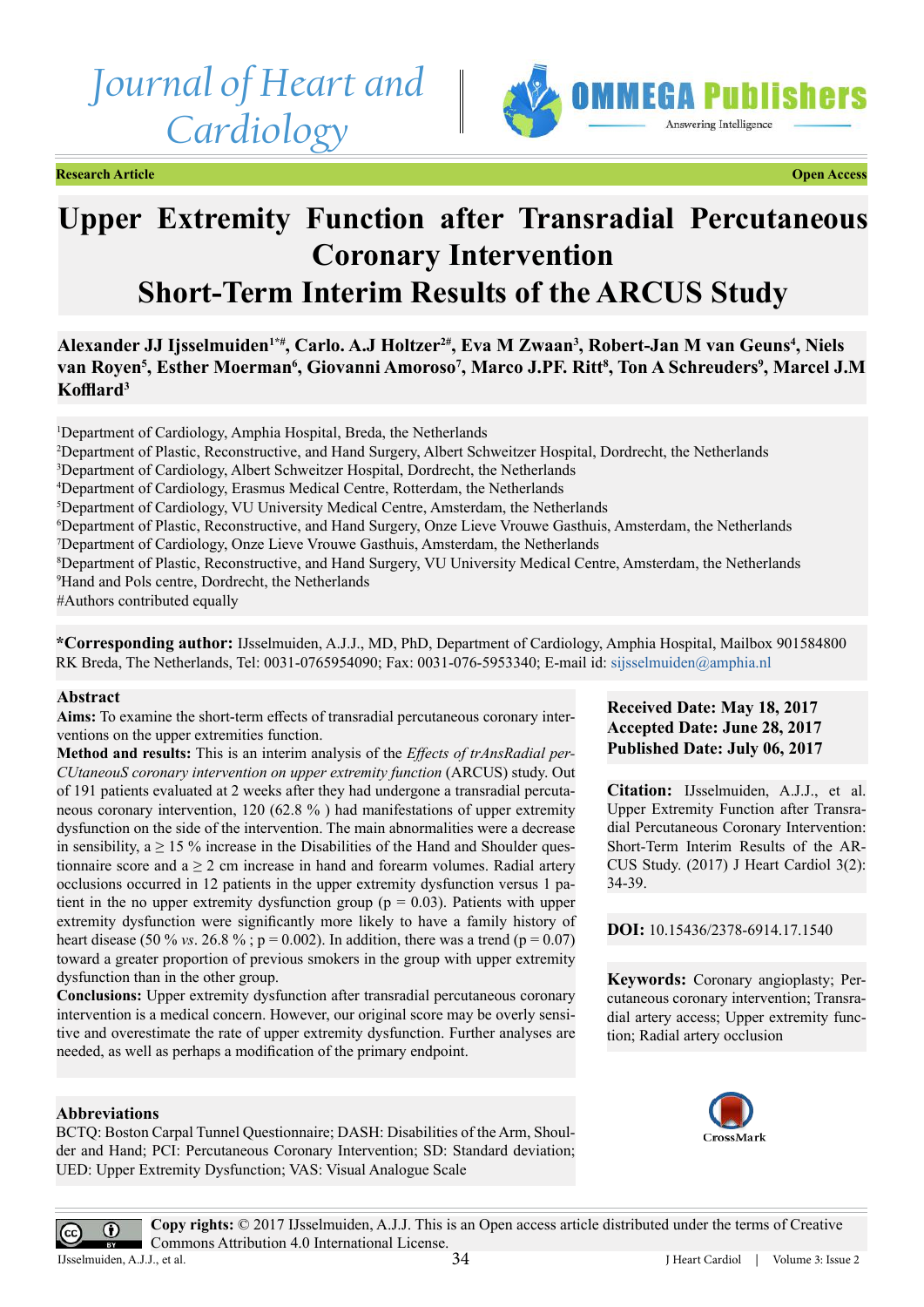

#### **Introduction**

The transradial access is being increasingly adopted as the preferred approach for angioplasties, as it is associated with significantly lower rates of procedural complications, shorter hospitalisations, greater patient satisfaction and lower costs than the transfemoral access, which, on the other hand, is technically less challenging and associated with a steeper learning curve<sup>[1-5]</sup>. However, the precise effects of transradial procedures on the upper extremities function are unknown. The few published studies lack clear definitions of outcomes and systematic protocols and report inconsistent relationships between access-site complications and upper extremity function<sup>[6-9]</sup>.

Several important factors combined contribute to the normal function of the upper extremities, including intact anatomy, blood supply and lymphatic drainage, muscle strength, range of motion, coordination and sensibility. The absence of pain is a prerequisite for a normal upper extremity function, since pain has negative repercussions on these other factors. Upper extremity function has been defined as "The physiological capacity in which the patient can use an anatomically intact upper limb in everyday activities"<sup>[9]</sup>. Procedural complications may be the source of Upper Extremity Dysfunction (UED).

We undertook this prospective, observational study, to examine the effects of transradial Percutaneous Coronary Interventions (PCI) on the function of the upper extremities, and to optimize the transradial access-technique.

#### **Methods**

The aims and design of the "*Effects of trAnsRadial per-CUtaneouS (ARCUS) coronary intervention on upper extremity function*" study have been published previously<sup>[\[4\]](#page-5-3)</sup>. A target enrolment of 500 patients has been planned.

#### **Diagnostic procedures**

Doppler ultrasound examinations (*SD2 Doppler, Huntleigh*) were performed to examine both radial arteries before and after the PCI. Pain, disability of the upper extremities and the presence of carpal tunnel syndrome were ascertained, using self-administered questionnaires, including, respectively, the Visual Analogue Scale (VAS) for pain, the Disabilities of the Hand, Arm and Shoulder (DASH) questionnaire, and the Boston Carpal Tunnel Questionnaire (BCTQ). Swelling of the hands and forearms was measured by volumetry, using an ordinary tape-measure, and sensibility of the fingertips was measured with the Weinstein Enhanced Sensory Test (WEST filaments, Connecticut Bio instruments). We measured the key and palmar grip to ascertain the strength of the hands and thumbs. Additionally, we measured the isometric strength of flexion and extension of the hands and wrists. All measurements were performed on both upper extremities, according to the clinical assessment recommendations of the American Society of Hand Therapists<sup>[10]</sup>. All measurements were made pre procedural, at 24 hours, at 2 weeks, and at 1 and 6 months after the index procedure.

#### **Percutaneous coronary intervention**

The operators were strongly advised to adhere to the international professional practice guidelines for the performance of PCI<sup>[\[11\]](#page-5-5)</sup>. However, procedural preferences were left to the discretion of each operator. After local anaesthesia of the wrist with a subcutaneous injection of 2 % lidocaine, the radial artery was punctured with an introducer needle (Terumo Medical Corporation, Tokyo, Japan) using a modified Seldinger technique<sup>[12,13]</sup>. After introduction of the wire, the introducer needle was removed and a 6F introducer sheath (Terumo) was inserted<sup>[9]</sup>. Heparin, 100IU/KG and a mixture of verapamil, 5 mg, nitroglycerin, 200 μg, and 10 ml of saline solution were administered. A 6F hydrophilic guiding catheter (PendraCare, Leek, and the Netherlands) was inserted through the sheath and balloon angioplasty or stent implantation was performed in  $\geq 1$  coronary arteries. After completion of the procedure, the access-site was compressed using a transradial Band compression device (Terumo) injected with 13 cc air. After two hours the compression device was gradually deflated in 24 hours, according to the manufacturer's protocol. The patient was provided with a sling and in case of swelling or haematoma of the arm with a minimal elastic compression bandage.

#### **Study endpoints**

The primary study endpoint is upper extremity function at two weeks compared to the pre procedural baseline measurements. Because of the absence of a precise, published definition and measurements of upper extremity function, hand experts tried to capture upper extremity function with the help of several examinations, performed according to the American Society of Hand Therapists<sup>[10]</sup>. The primary endpoint they composed is a binary score, absence or presence, of Upper Extremity Dysfunction (UED). Presence of UED is defined as a)  $a \ge 1$ -point increase in the score of the BCTQ, or b) presence of  $\geq 2$  of the following criteria: 1) an increase in one of the questionnaire scores, 2) absence of radial artery signal on Doppler ultrasound examination,  $3 \ge 2$  cm increase in forearm or hand volume, 4) a  $\geq$  1 filament decrease in fingertips sensibility, and 5) a decrease in wrist, elbow, key or palmar grip strength (Table 1)<sup>[11]</sup>. Secondary endpoints that are discussed in this paper are the complications following transradial PCI and the referral to a hand surgeon or rehabilitation specialist.

Table 1: Composed primary endpoint; positive binary score\* of upper extremity dysfunction.

| $\geq 1$ point increase in either the symptom-severity score or the func-<br>tional-status score of the BCTO                                  |
|-----------------------------------------------------------------------------------------------------------------------------------------------|
| $\geq$ 15 % increase in the DASH compared to baseline                                                                                         |
| Increase in the VAS score regarding the upper extremity of $\geq 2$ points<br>compared to baseline.                                           |
| Absent signal of the radial artery during Doppler ultrasound exam-<br>ination.                                                                |
| Strength: Decrease in flexion and extension of the elbow and wrist<br>compared to baseline.                                                   |
| $\geq$ 60N decrease in palmar grip strength compared to baseline.                                                                             |
| $\geq$ 12N decrease in key grip strength compared to baseline.                                                                                |
| $\geq$ 15 % decrease in isometric strength compared to baseline.                                                                              |
| $\geq 1$ filament increase in sensibility of the hand according to the<br>WEST, compared to baseline                                          |
| $\geq 1$ cm increase at volumetry of the hand, using the figure-of-eight<br>method, compared to baseline.                                     |
| $\geq 1$ cm increase at volumetry of the forearm, measured circumfer-<br>entially 8 cm distal of the medial epicondyle, compared to baseline. |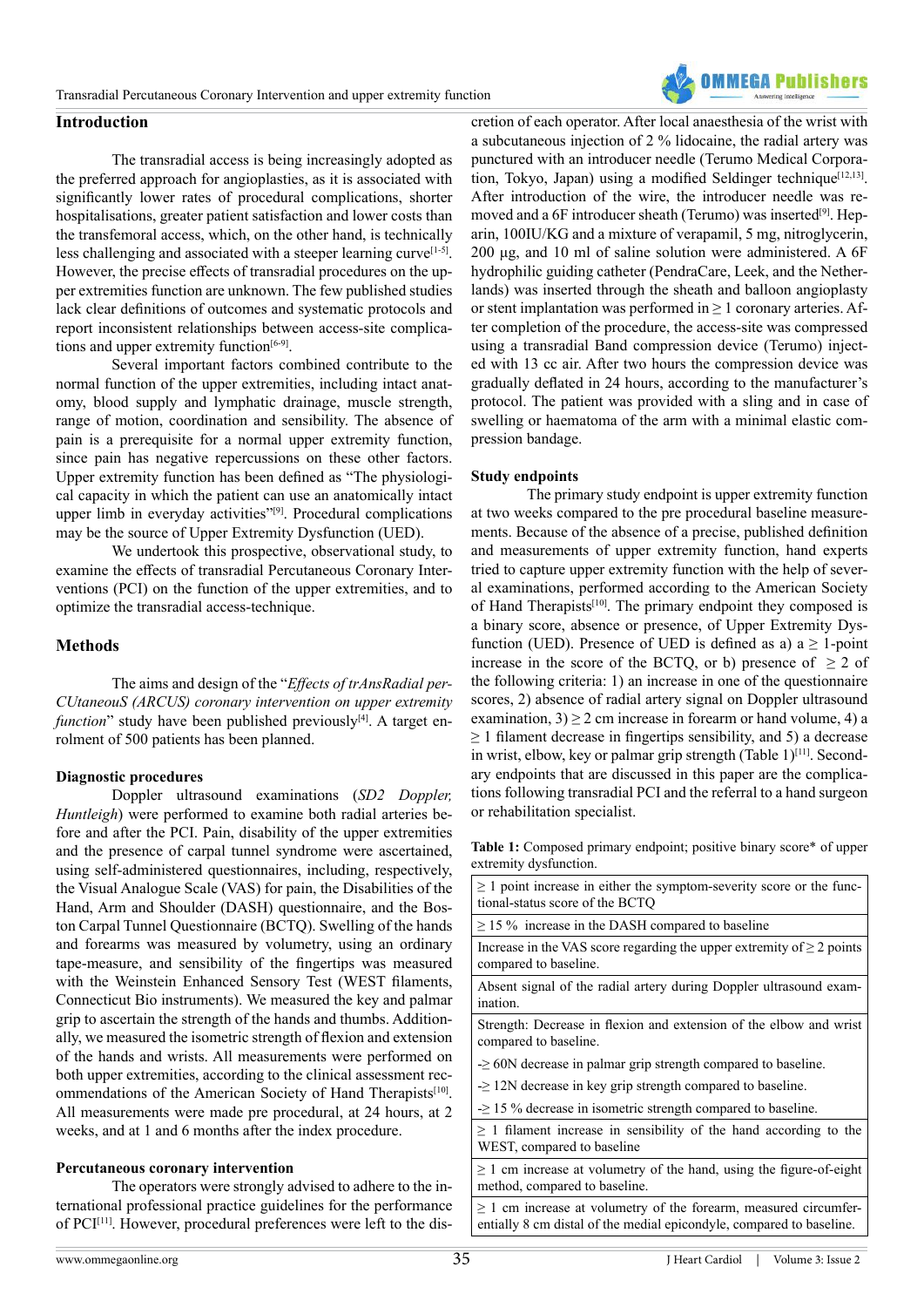

\* Positive score (dysfunction present): ≥ 1 point increase in BCTQ or ≥ 2 criteria as specified above at two weeks follow-up

BCTQ: Boston Carpal Tunnel Questionnaire, DASH: Disabilities of Arm, Hand and Shoulder, VAS: Visual Analogue Scale, WEST: Weinstein Enhanced Sensory Test.

If there are clinical complaints present at follow-up, patients will be referred to a hand rehabilitation specialist. Subsequently, diagnosis and diagnostic procedures performed at the hand centre will be registered. Also, the administered therapy and upper extremity related absence of work in days will be registere[d\[4\]](#page-5-3). These results will be published and analysed in the final paper.

#### **Statistical Analyses**

The details of the statistical analyses have been published previously<sup>[4]</sup>. The results are presented as means  $\pm$  SD and counts and percentages. Two groups of patients are distinguished; patients with or without upper extremity dysfunction according to protocol definitions. Between-group differences of dichotomous variables was analysed using Fisher's exact test. Categorical variables with more than two categories are analysed with the Pearson chi-square test. For normally distributed variables the independent sample t-test was used, and the Mann-Whitney U test for continuous variables that are not normally distributed. Additionally, differences in the two upper extremity scores (intervention side – non-intervention side) col-lected in each patient will be analysed using Mc Nemar's test<sup>[\[4\]](#page-5-3)</sup>. All tests were two-sided, with a statistical significance level set at 5% .

#### **Interim results**

Baseline characteristics: An interim analysis with 200 of the envisioned 500 patients was pre specified in the study protocol. Of these 200 patients 191 patients completed the pre procedural baseline and 2 week follow-up examinations of the upper extremity function in the context of the ARCUS study. The other 9 patients were either lost to follow-up or missed the 2 week follow-up visit. The baseline characteristics of the entire sample and of the groups with and without UED are shown in Table 2.

|  | <b>Table 2:</b> Baseline characteristics of the entire study sample and of the |  |  |  |  |
|--|--------------------------------------------------------------------------------|--|--|--|--|
|  | groups with and without upper extremity dysfunction.                           |  |  |  |  |

|                        | <b>All patients</b> | <b>Upper extremity dysfunction</b> |                 |  |  |
|------------------------|---------------------|------------------------------------|-----------------|--|--|
|                        | $n = 191$           | Present $n = 120$                  | Absent $n = 71$ |  |  |
| Men                    | 155 (81.2)          | 95 (79.2)                          | 60(84.5)        |  |  |
| Age, y                 | $64.8 \pm 10.2$     | $64.1 \pm 10.6$                    | $66.1 \pm 9.6$  |  |  |
| <b>Body mass index</b> | $28.0 \pm 4.5$      | $28.1 \pm 4.7$                     | $27.8 \pm 4.3$  |  |  |
| Height                 | $176 \pm 9$         | $176 \pm 9$                        | $177 \pm 9$     |  |  |
| Smoking                |                     |                                    |                 |  |  |
| Current                | 32(16.7)            | 21(17.5)                           | 11(15.5)        |  |  |
| <b>Previous</b>        | 94 (49.2)           | 53 (44.2)                          | 41(57.7)        |  |  |
| <b>Never</b>           | 63 (32.9)           | 45 (37.5)                          | 18 (25.4)       |  |  |
| <b>Hypertension</b>    | 102 (53.4)          | 61(50.8)                           | 41 (57.7)       |  |  |
| Dyslipidaemia          | 63 (32.9)           | 36(30.0)                           | 27(38.0)        |  |  |
| <b>Diabetes</b>        | 35(18.3)            | 19(15.3)                           | 16(23.9)        |  |  |

| <b>Family history</b><br>of heart disease                                    | 79 (41.3) | 60(50.0)  | $19(26.8)$ * |
|------------------------------------------------------------------------------|-----------|-----------|--------------|
| <b>Pre-existent dis-</b><br>ease of interven-<br>tion hand                   | 81 (42.4) | 49 (40.8) | 32(45.1)     |
| <b>Previous tran-</b><br>sradial percuta-<br>neous coronary<br>interventions | 63 (32.9) | 38 (31.7) | 25(35.2)     |

Values are means  $\pm$  SD or numbers (%) of observations; \*p = 0.002; all other between-groups differences are statistically non-significant

#### **Group with upper extremity dysfunction**

According to our binary score 120 of the 191 patients (62.8% ) presented with dysfunction of the intervention hand at 2 weeks after the procedure. Figure 1 illustrates the various functions that were impaired. The main components of UED were a decrease in sensibility, observed in 41.7% of patients,  $a \ge 15\%$  increase in the DASH questionnaire score in 38.3% of patients, and an increase in hand volume in 38.3% of patients.



**Figure 1:** UED measurements in the intervention versus the non-intervention hand groups.

The measurements were made at 2 weeks compared with baseline in 120 patients with dysfunction of the intervention hand and in 96 patients with dysfunction of the non-intervention hand. RAO = radial artery occlusion.

In absence of femoral control group, we analysed the same measurements in the non-intervention hands, which revealed dysfunction in 96 patients (50.3% ). In this group the main components of UED were a decrease in sensibility observed in 40.6% of patients,  $a \ge 15\%$  increase in the DASH questionnaire score in 40.6% of patients, and an increase in volume of the hand in 34.4% of patients (Figure 1). There is a statistically significant difference ( $p \le 0.001$ ) between UED in the intervention hand compared with the UED in the non-intervention hand.

#### **Complications**

At two weeks, the radial artery was occluded in 12 patients (10% ) in the UED group versus 1 patient (1.4% ) in the group without UED ( $p = 0.003$ ; table 3). By Doppler ultrasound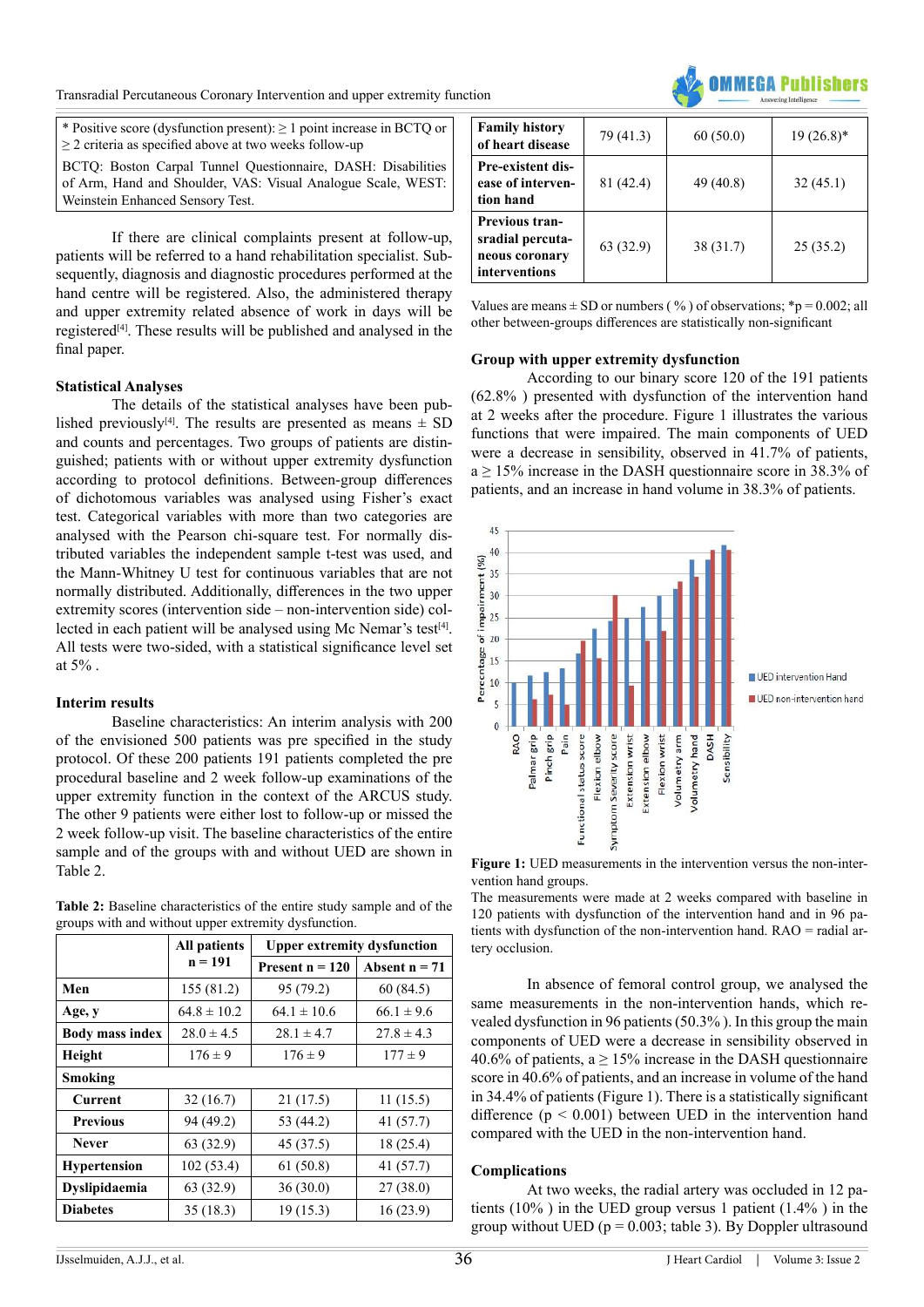Transradial Percutaneous Coronary Intervention and upper extremity function



examination, the occlusion was total in two patients in the UED group and in the single patient without UED. In these patients presenting with radial artery occlusions, the main components of UED were an increase in all the questionnaire scores, a decrease in sensibility and a decrease in strength of extension of the wrist.

**Table 3:** Complications of transradial percutaneous coronary intervention.

|                                                               | <b>Upper extremity dysfunction</b> |                 |  |  |  |
|---------------------------------------------------------------|------------------------------------|-----------------|--|--|--|
|                                                               | Present $n = 120$                  | Absent $n = 71$ |  |  |  |
| Minor bleeding at access site                                 |                                    | 1(1.4)          |  |  |  |
| Radial artery occlusion                                       | 12(10.0)                           | $1(1.4)^*$      |  |  |  |
| Access-site haematoma                                         |                                    |                 |  |  |  |
| $>$ 5 cm                                                      | 9(7.5)                             | 5(7.0)          |  |  |  |
| $\leq$ 5 cm                                                   | 14(11.6)                           | 4(5.6)          |  |  |  |
| Swelling                                                      | 7(5.8)                             | 1(1.4)          |  |  |  |
| Referral to hand rehabilita-<br>tion specialist after 2 weeks | 8 (6.6)                            | 1(1.4)          |  |  |  |

Values are means  $\pm$  SD or numbers (%) of observations; \*p = 0.003; all other between-groups differences are statistically non-significant

#### **Clinical relevance**

After two weeks of follow-up, 8 patients with UED (6.6 % ) were referred for rehabilitation. The main components of UED in these patients were an increase in pain with  $\geq 2$  points on the Visual Analogue Scale, an increase in DASH questionnaire and BCTQ scores, and a decrease in sensibility. The main complaint, which predominantly determined the patient referrals, was pain, often accompanied by a haematoma. The patients in the UED group referred for rehabilitation had an average of 5.7  $\pm$  2.3 points, therefore, nearly 6 positive criteria.

Patients with UED were significantly more likely to present with a family history of heart disease (50% *vs*. 26.8% ;  $p = 0.002$ ). In addition, there was a trend ( $p = 0.07$ ) toward a greater proportion of previous smokers in the UED group. In the group without dysfunction of the intervention hand, an asymptomatic music teacher was the only patient referred for rehabilitation and close surveillance after prolonged bleeding and development of a major haematoma at the access-site.

#### **Modified upper extremity dysfunction**

Our primary study endpoint emphasises the questionnaire scores, the BCTQ score in particular. However, these questionnaire scores are not side-specific and overestimate the dysfunction of the non-intervention hand. Furthermore, some cut-off points may be overly stringent. Therefore, we adjusted other criteria. We used absolute numbers initially to compare the strength, though percentages are more appropriate. A 60 Newton decrease for a young man is a minimal difference, whereas it is a large difference for an old lady. To increase the specificity, we have adjusted the cut-off points of several criteria (Table 4). These adjustments ensure that patients with positive scores present with clinically relevant UED. Table 4 further clarifies the modified primary endpoint. With these modified criteria, UED was present in the intervention hand in 33 patients (16.9%), versus 6.2% in the non-intervention hand, probably approaching the true UED rate after transradial PCI. **Table 4:** Modified upper extremity dysfunction.

|                                                        | Hand              |                       | <b>Statistical test</b> |                            |  |  |
|--------------------------------------------------------|-------------------|-----------------------|-------------------------|----------------------------|--|--|
| <b>Positive</b><br>scores for                          | Interven-<br>tion | Non-inter-<br>vention | <b>McNemar</b>          | Wilcoxon<br>signed<br>rank |  |  |
| Modified up-<br>per extremity<br>dysfunction           | 33 (16.8 %)       | $12(6.2\%)$           | $< 0.001*$              | ${}< 0.001*$               |  |  |
| $\geq$ 2 points<br>on visual<br>analogue pain<br>scale | 20 (10.3 %)       | $7(3.6\%)$            | $0.011*$                | $0.007*$                   |  |  |
| Absent or<br>high pitch<br>Doppler signal              | 13 $(6.7\%)$      | $0(0\%)$              | ${}_{\leq 0.001*}$      | ${}< 0.001*$               |  |  |
| $\geq$ 2 cm increase in volume of the                  |                   |                       |                         |                            |  |  |
| Hand                                                   | 14 (7.2 %)        | $11(5.6\%)$           | 0.64                    | 0.49                       |  |  |
| Forearm                                                | $10(5.1\%)$       | 11 $(5.6\%)$          | 1.00                    | 0.82                       |  |  |
| $>$ 2 filaments<br>decrease in<br>sensitivity          | 32 (16.4 %)       | 28 (14.4 %)           | 0.70                    | 0.56                       |  |  |
| $<$ 15 % decrease in                                   |                   |                       |                         |                            |  |  |
| Key pinch<br>strength                                  | 19 (9.7 %)        | 13 (6.7 %)            | 0.30                    | 0.19                       |  |  |
| Palmar grip<br>14 (7.2 %)<br>strength                  |                   | $7(3.6\%)$<br>0.42    |                         | 0.28                       |  |  |
| Flexion of the<br>38 (19.5 %)<br>wrist                 |                   | 24 (12.3 %)           | 0.80                    | 0.61                       |  |  |
| Extension of<br>the wrist                              | 30 (15.4 %)       | $9(4.6\%)$            | $0.039*$                | $0.02*$                    |  |  |
| Flexion of the<br>elbow                                | 29 (14.9 %)       | 17(8.7%)              | 0.45                    | 0.31                       |  |  |
| Extension of<br>the elbow                              | 36 (18.5 %)       | 21 (10.8 %)           | $1.00*$                 | 0.80                       |  |  |

Positive UED score (dysfunction present):  $\geq 2$  criteria as specified below at the two-week follow-up

 $\bullet$  > 2 points increase in the Visual Analogue Scale score in the upper extremity

• Absent signal of the radial artery during Doppler ultrasound examination

 $\cdot \geq 2$  cm increase in hand volume, using the figure-of-eight method

 $\bullet \geq 2$ cm increase in forearm volume, measured circumferentially, 8 cm distal of the medial epicondyle

 $\cdot \geq 2$  filaments increase in sensitivity of the hand by the Weinstein Enhanced Sensory Test

• Strength:

 $\cdot \geq 15$ % decrease in palmar grip strength compared to baseline.

 $\cdot \geq 15$ % decrease in key grip strength compared to baseline.

 $\cdot \geq 15$ % decrease in isometric strength (flexion & extension) of the wrist and elbow

#### **Discussion**

This pre specified interim analysis was conducted because this field of research is virtually a clean slate. There has never been such an extended and all-round study grasping all facets forming upper extremity function after transradial PCI. The highly sensitive binary score, composed by hand specialists, is a first attempt to measure the overall function of the upper extremity after transradial PCI<sup>[9]</sup>. We think that it may have been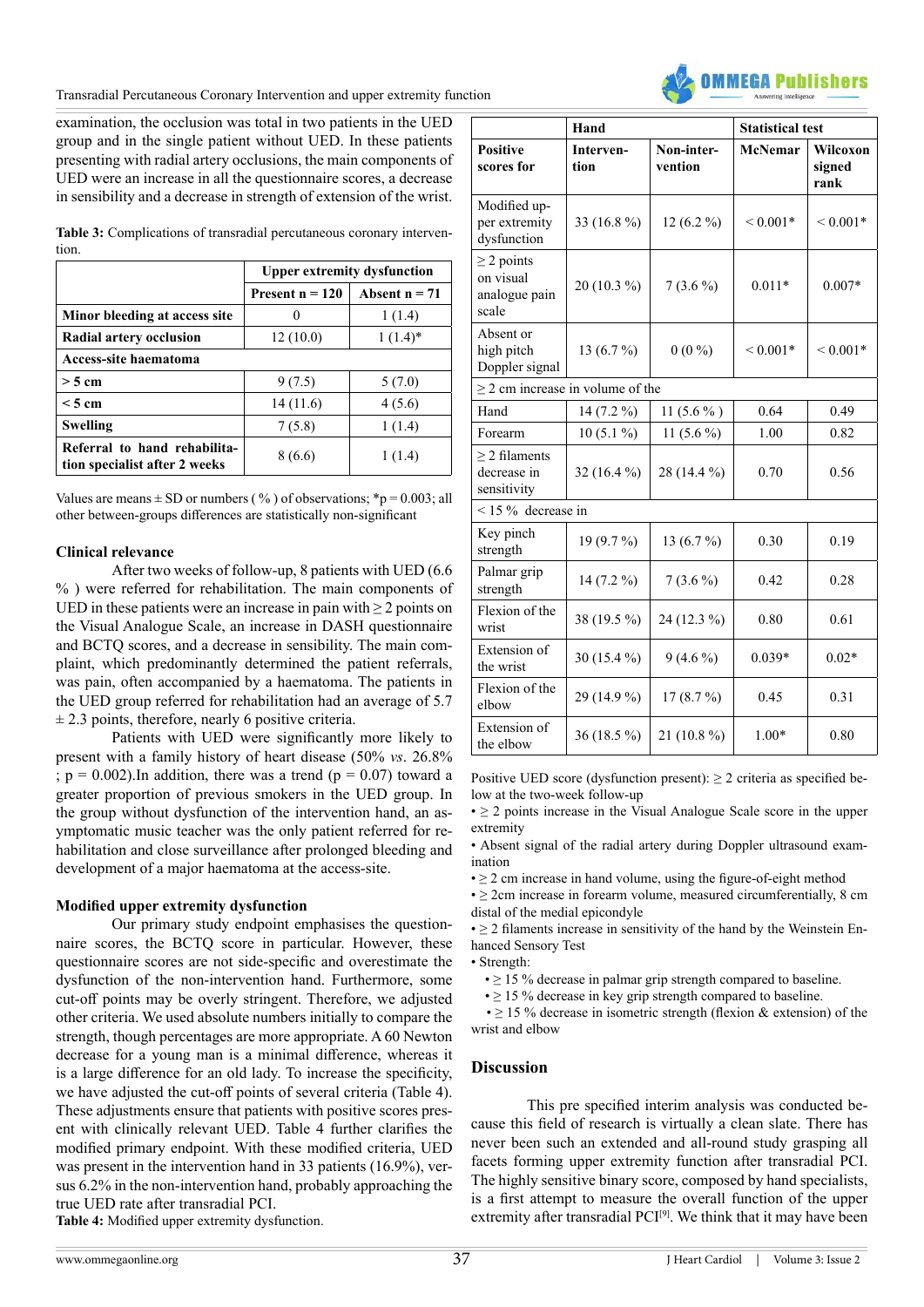Transradial Percutaneous Coronary Intervention and upper extremity function



too sensitive and overestimated the actual and clinically relevant upper extremity dysfunction. We tentatively hypothesise that we chose unforgiving cut-off values, which lead to high false positive UED scores in both hands. Therefore the primary endpoint should be modified, to optimize the specificity.

Other potential causes of a high UED score, either in the intervention arm or the non-intervention arm, might have been a pre-existent disease of the hands, such as arthrosis, carpal tunnel syndrome or tendinitis. In patients presenting with upper extremity diagnoses, the pinch strength of the asymptomatic side may decrease from compensating which results in overuse and fatigue. This must be taken into account when interpreting pinch strength of the asymptomatic extremity $[14]$ . Furthermore, by increasing the peripheral arterial osmolality and causing vasodilation<sup>[15]</sup>, the contrast material may cause bilateral dysfunction. It may also injure the microvasculature and vascular endothelium by inducing apoptosis, and impair the physiological integrity resulting in UED, by altering vascular haemostasis, vessel growth, angiogenesis and permeability and tone of the blood vessel wall<sup>[16,17]</sup>. These disturbances may be observed with beta-adrenergic blockers and with statins, in the form of myalgia, myositis, myopathy, cramps and muscle weakness[\[18-20\]](#page-5-10). Diabetes may condition the prognosis of acute coronary syndromes and when regulated tight during the procedure it up-regulates the endothelial progenitor cell level and differentiation in patients going through an acute ST-elevation myocardial infarctio[n\[21,22\]](#page-5-11). We did not find this in our study.

Patients suffering from heart disease are hypoactive in the post procedural period, which might influence the questionnaire scores, and overestimate the degree of dysfunction. Furthermore, all questionnaire scores are not side-specific and could therefore overestimate the dysfunction on the intervention hand and non-intervention hand. We believe that in 39 patients (20%), the dysfunction in the non-intervention hand could be explained by an unselective DASH score. Another 15% could be clarified by using absolute values of strength instead of percentages. Our presumption is that in another 10 - 15% it was induced by drugs.

The actual clinical relevance of our UED-score remains to be determined. We believe that the actual UED rate most likely will range between the rate of referrals for rehabilitation (6.6% ) and the modified UED rate (16.9%). At the moment, the referral rate reflects the number of patients who had complaints and were urging for a referral to the hand rehabilitation specialist. However, during follow-up, several patients were candidates for referrals, though they were not all willing to see an additional physician and undergo further ambulatory clinic visits. They preferred to endure their disability, which caused an underestimation of the indications for referrals.

Keeping the complications and possible impairments in mind, custom treatments should be planned, according to professional and daily activities. Dialogs with the patients, for instance musicians, surgeons or interventional cardiologists are important, since the digital sensibility is one of the most often impaired functions, which could lower their professional performance.

In response to the results of this interim analysis, we already initiated a femoral control group. With this group, drug-induced complications could be demonstrated or excluded. Furthermore, the effects of pre-existent hand disease could be detected. Thus far, the non-intervention arm has been used as control. However, it is not accurate enough with respect to the

questionnaires, since one needs both arms to open a bottle or to get dressed. Moreover, it would be worthwhile to focus on the prevention of UED by using slender and sheath less techniques, 4 or 5F catheters and miniaturization of the PCI equipment, and more efficient use of the closure devices, for example using oximetry-guided patent haemostasis<sup>[23,24]</sup>. Furthermore, the OPERA trial, which focuses on prevention and treatment, is being launched. Imaging of the radial lumen, using optical coherence tomography will provide more insight into the injury caused to the vessel by transradial PCI and into the pathogenesis of radial artery occlusion, thus in greater expertise of prevention and treatment of complications. Additionally, a study regarding treatment of complications, cost effectiveness and early referral is on-going.

#### **Limitations of our study**

The results of this interim analysis should be interpreted cautiously. At the completion of our enrolment, multiple variable analyses will be performed, presumably yielding more reliable results. Furthermore, this study was not randomised; the measurements were made in both upper extremities and the non-intervention extremity was used as the control arm. To eliminate the confusion caused by the high rate of dysfunction observed in the non-intervention hand, a femoral control group has been introduced. This should isolate the true effect of transradial PCI on the upper extremity function by eliminating the possible effects of drug-induced myopathies. It should also be stressed that these are short-term, interim results, while the long-term results are awaited to reveal the true dimensions and scope of these findings.

#### **Conclusion**

UED after transradial PCI is a true medical concern. However, our original score may be overly sensitive and overestimates the rate of UED. Further analyses are needed, as well as perhaps a modification of the primary endpoint. We expect the true clinical relevance to be between 6.6% - 16.9%.

**Funding:** This work was supported by Terumo Europe with a grant for the building of a database. Dr. Zwaan was supported by a grant from the Carplast foundation, The Netherlands.

**Conflict of Interest:** The authors have no financial relationships or conflicts of interest to disclose regarding the contents of this article.

#### **References**